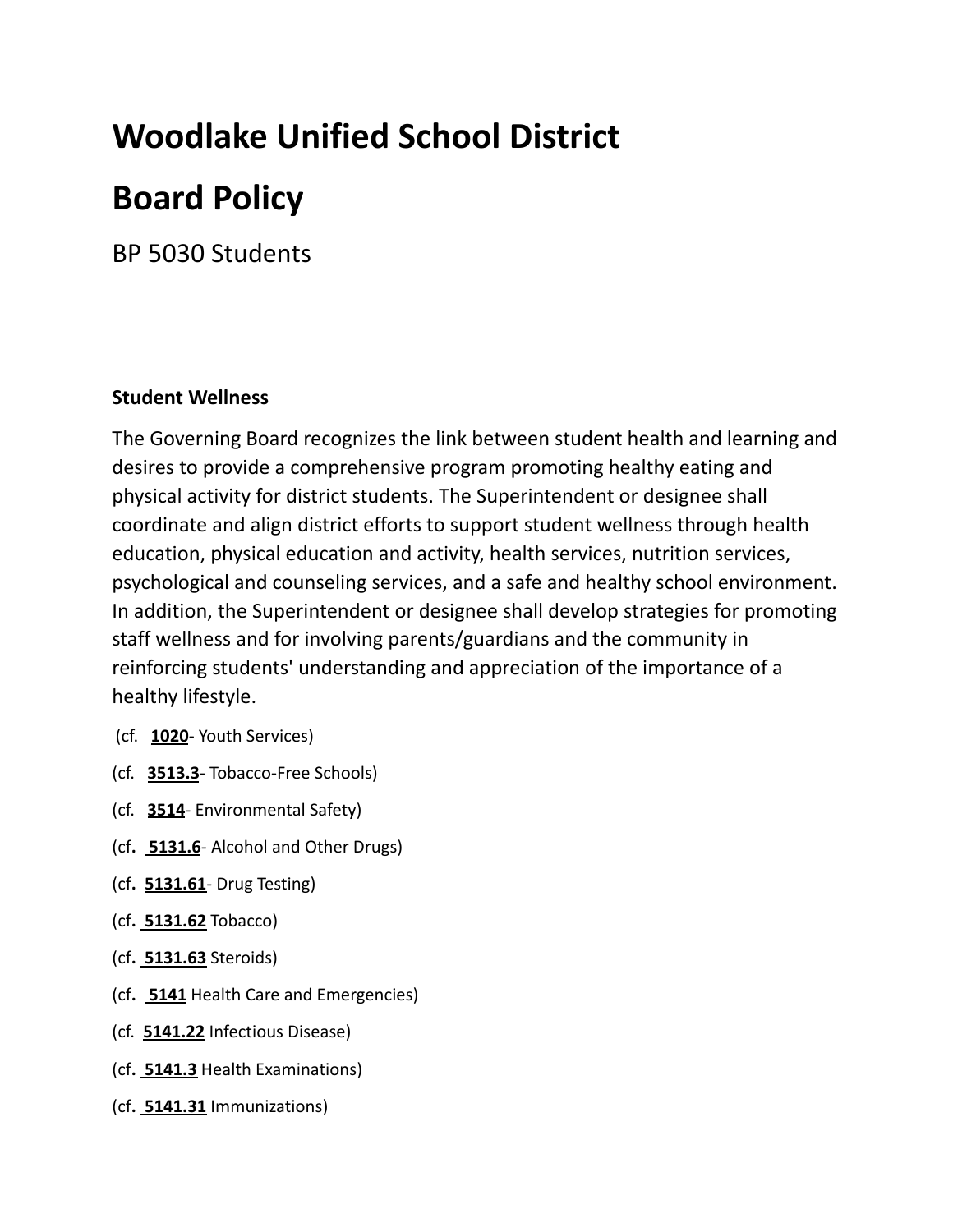- (cf. **5141.32** Health Screenings for School Entry)
- (cf. **5141.6** School Health Services)
- (cf. **6142.1** Sexual Health and HIV/AIDS Prevention Education)
- (cf. **6164.2** Guidance/Counseling Services)

#### **School Health Council**

The Superintendent or designee shall encourage parents/guardians, students, food service employees, physical education teachers, school health professionals, Board members, school administrators, and members of the public to participate in the development, implementation, and periodic review and update of the district's student wellness policy. (42 USC **1758b**)

To fulfill this requirement, the Superintendent or designee may appoint a school health council or other district committee whose membership shall include representatives of these groups. He/she also may invite participation of other groups or individuals, such as health educators, curriculum directors, counselors, before- and after-school program staff, health practitioners, and/or others interested in school health issues.

- (cf. **1220** Citizen Advisory Committees)
- (cf**. 9140** Board Representatives)

The school health council/committee shall advise the district on health-related issues, activities, policies, and programs. At the discretion of the Superintendent or designee, the duties of the council/committee may also include the planning, implementation, and evaluation of activities to promote health within the school or community.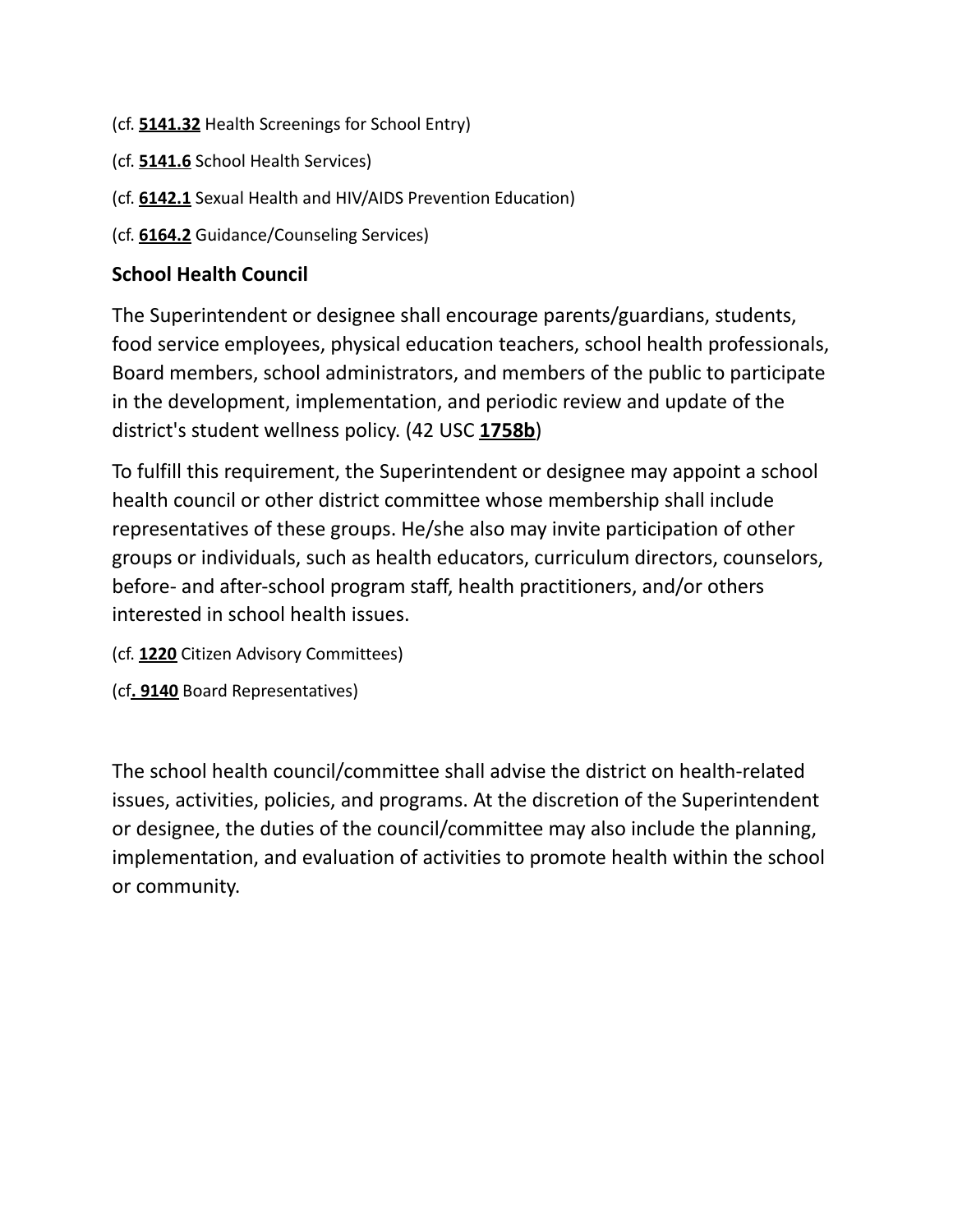### **Goals for Nutrition and Physical Activity**

The Board shall adopt goals for nutrition promotion and education, physical activity, and other school-based activities that promote student wellness. (42 USC **1758b**)

(cf. **0000** Vision)

(cf**. 0200** Goals for the School District)

#### **Nutritional and Physical Education Standards**

The district's nutrition education and physical education programs shall be based on research, shall be consistent with the expectations established in the state's curriculum frameworks and content standards, and shall be designed to build the skills and knowledge that all students need to maintain a healthy lifestyle.

- (cf**. 6011** Academic Standards)
- (cf. **6142.7** Physical Education and Activity)
- (cf. **6142.8** Comprehensive Health Education)
- (cf. **6143** Course of Study)

The nutrition education program shall include, but is not limited to, information about the benefits of healthy eating for learning, disease prevention, weight management, and oral health. Nutrition education shall be provided as part of the health education program and, as appropriate, shall be integrated into other academic subjects in the regular educational program, before- and after-school programs, summer learning programs, and school garden programs.

- (cf**. 5148.2** Before/After School Programs)
- (cf. **6177** Summer Learning Programs)

To reinforce the district's nutrition education program, the Board prohibits the marketing and advertising of non-nutritious foods and beverages through signage, vending machine fronts, logos, scoreboards, school supplies, advertisements in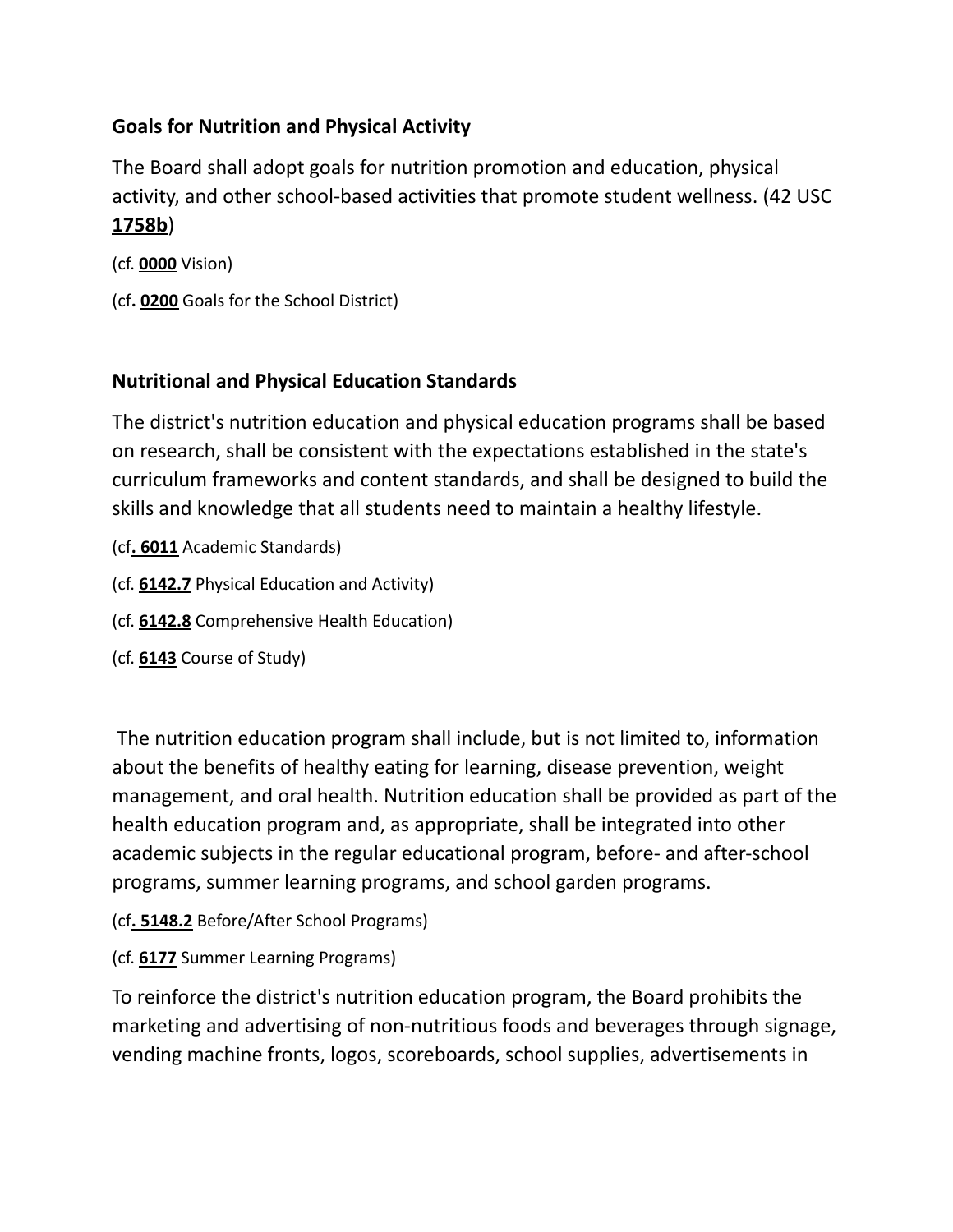school publications, coupon or incentive programs, free give-aways, or other means.

(cf. **1325** Advertising and Promotion)

All students shall be provided opportunities to be physically active on a regular basis. Opportunities for moderate to vigorous physical activity shall be provided through physical education and recess and may also be provided through school athletic programs, extracurricular programs, before- and after-school programs, summer learning programs, programs encouraging students to walk or bicycle to and from school, in-class physical activity breaks, and other structured and unstructured activities.

(cf. **5142.2** Safe Routes to School Programs)

(cf**. 6145** Extracurricular and Curricular Activities)

(cf**. 6145.2** Athletic Competition)

The Board may enter into a joint use agreement or memorandum of understanding to make district facilities or grounds available for recreational or sports activities outside the school day and/or to use community facilities to expand students' access to opportunity for physical activity.

(cf. **1330.1** Joint Use Agreements)

#### **Staff Development**

Professional development shall be regularly offered to health education and physical education teachers, coaches, activity supervisors, food services staff, and other staff as appropriate to enhance their health knowledge and skills.

```
(cf. 4131, 4231, 4331 Staff Development)
```
#### **Information and Communication with Community**

The Superintendent or designee may disseminate health information and/or the district's student wellness policy to parents/guardians through district or school newsletters, handouts, parent/guardian meetings, district and school web sites, and other communications. Outreach to parents/guardians shall emphasize the relationship between student health and academic performance.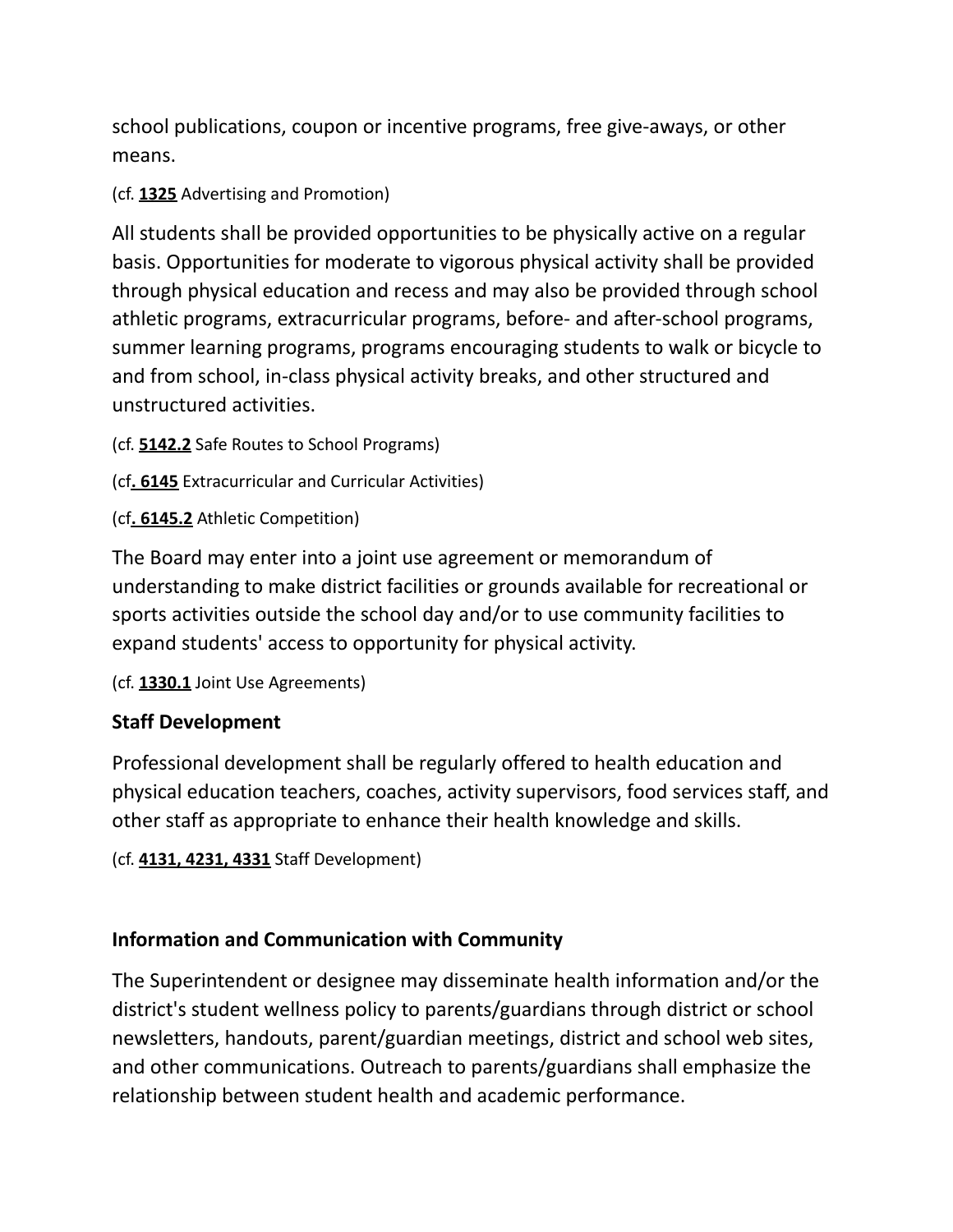- (cf**. 1100** Communication with the Public)
- (cf. **1112** Media Relations)
- (cf. **1113** District and School Web Sites)
- (cf. **1114** District- Sponsored Social Media)
- (cf. **6020** Parent Involvement)

In order to ensure that students have access to comprehensive health services, the district may provide access to health services at or near district schools and/or may provide referrals to community resources.

### **Bullying, Nondiscrimination, and/or Harassment**

The Board recognizes that a safe, positive school environment is also conducive to students' physical and mental health and thus prohibits bullying and harassment of all students, including bullying on the basis of weight or health condition.

(cf**. 5131.2** Bullying)

(cf**. 5145.3** Nondiscrimination/Harassment)

The Superintendent or designee shall encourage staff to serve as positive role models for healthy eating and physical fitness. He/she shall promote work-site wellness programs and may provide opportunities for regular physical activity among employees.

### **National Guidelines for Foods Available at School**

For all foods available on each campus during the school day, the district shall adopt nutritional guidelines which are consistent with 42 USC **1773** and **1779** federal regulations and which support the objectives of promoting student health and reducing childhood obesity.( 42 USC **1758b**)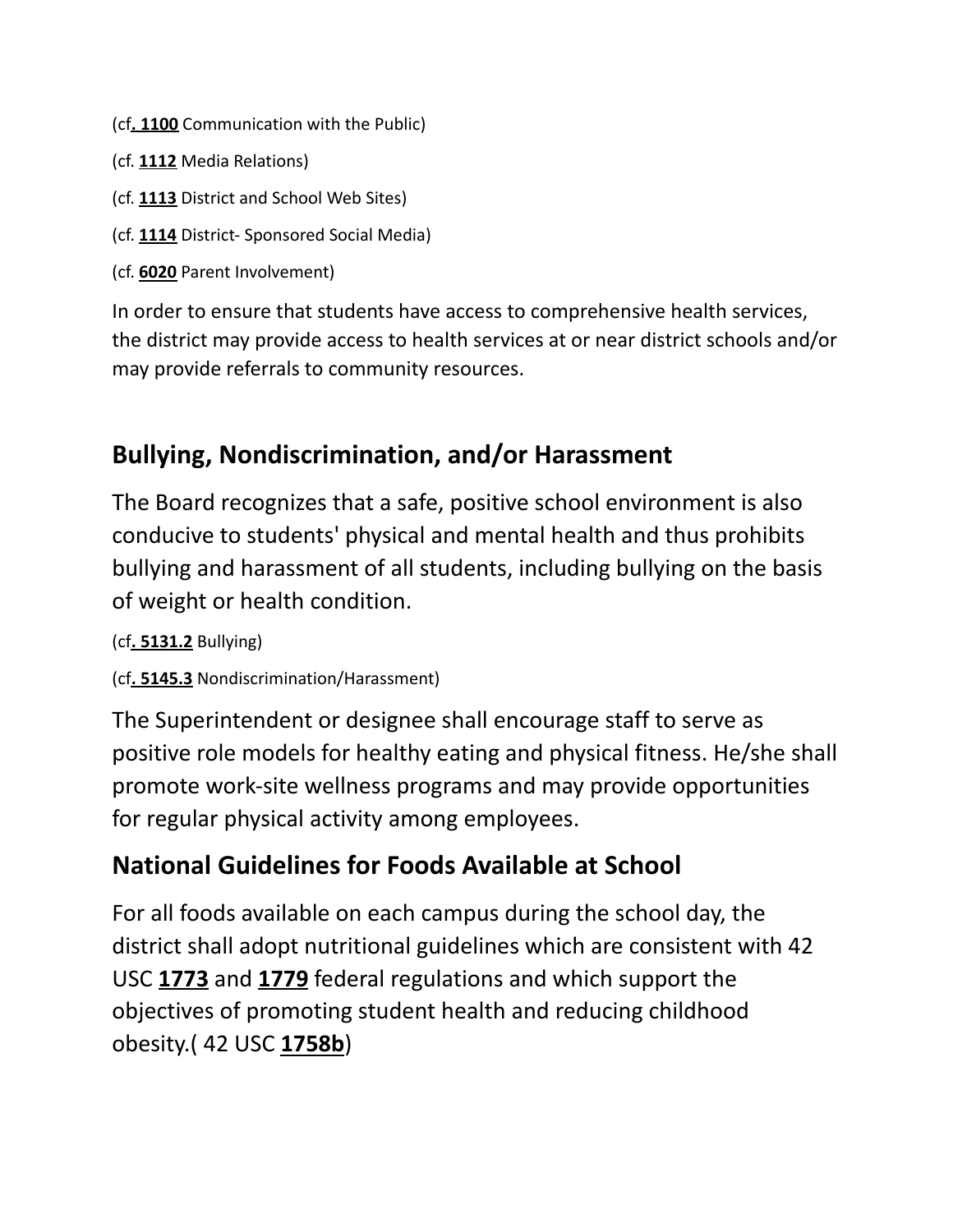In order to maximize the district's ability to provide nutritious meals and snacks, all district schools shall participate in available federal school nutrition programs, including the **National School Lunch**, **School Breakfast Programs**, and **ASP(after school snack program)** to the extent possible. When approved by the California Department of Education, the district may sponsor a summer meal program.

(cf. **3550** Food Service/ Child Nutrition Program)

(cf. **3552** Summer Meal Program)

(cf. **3553** Free and Reduced Price Meals)

(cf**. 5141.27** Food Allergies/ Special Dietary Needs)

(cf**. 5148** Child Care and Development)

(cf**. 5148.3** Preschool/Early Childhood Education)

The Superintendent or designee shall provide access to free, potable water during meal times in the food service area in accordance with Education Code 38086 and 42 USC 1758, and shall encourage students' consumption of water by educating them about the health benefits of water and serving water in an appealing manner.

## **Contracts and/or Other Food Sales and Site/Classroom Celebrations**

The Board believes that all foods and beverages sold to students at district schools, including those available outside the district's food services program, should support the health curriculum and promote optimal health. Nutritional standards adopted by the district for foods and beverages provided through student stores, vending machines, or other venues shall meet or exceed state and federal nutritional standards.

(cf**. 3312** Contracts)

(cf. **3554** Other Food Sales)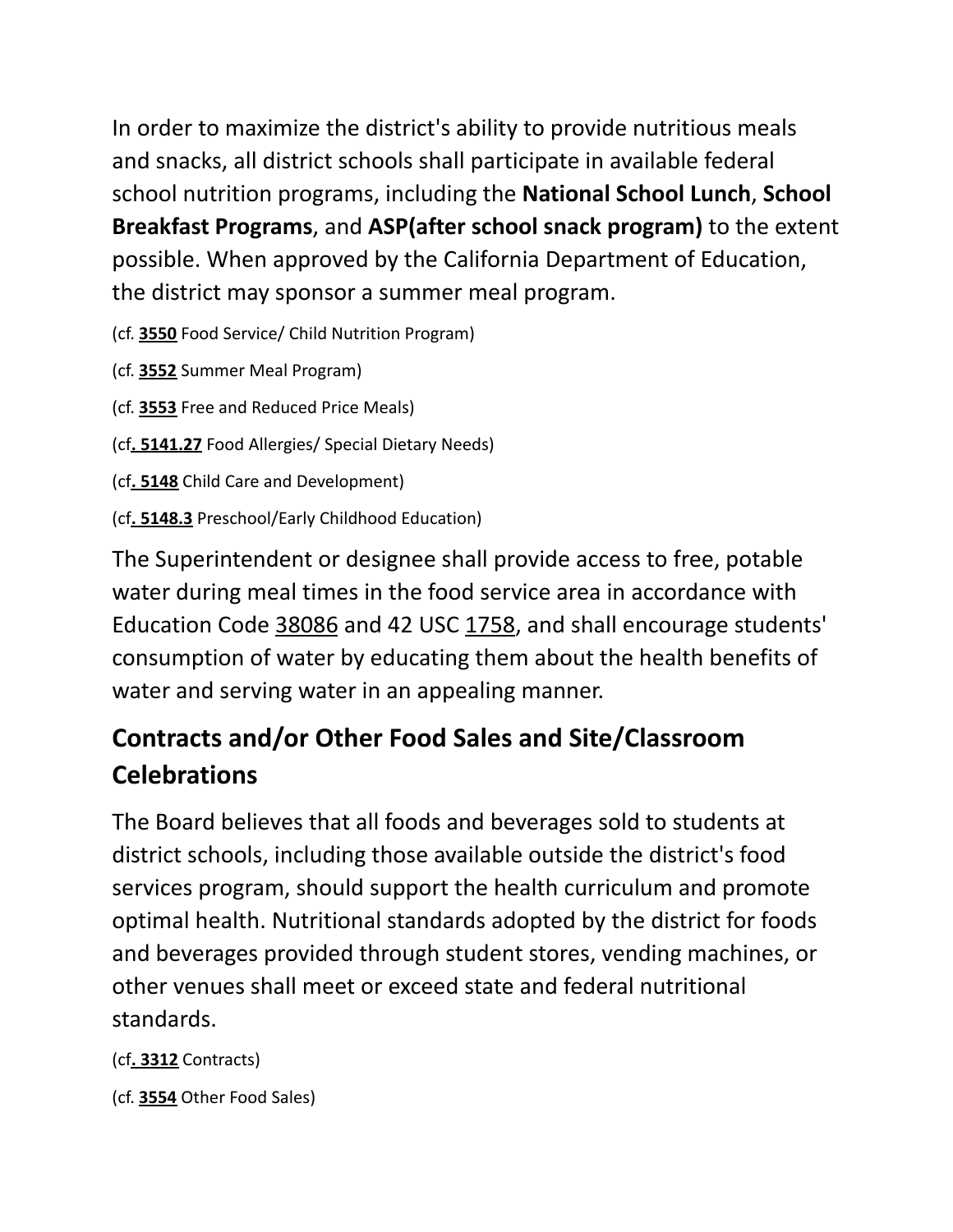The Superintendent or designee shall encourage school organizations to use healthy food items or non-food items for fundraising purposes. He/she also shall encourage school staff to avoid the use of non-nutritious foods as a reward for students' academic performance, accomplishments, or classroom behavior.

(cf**. 1230** School Connected Organizations)

School staff shall encourage parents/guardians or other volunteers to support the district's nutrition education program by considering nutritional quality when selecting any snacks which they may donate for occasional class parties. Class parties or celebrations shall be held after the lunch period when possible.

### **Program Implementation and Evaluation**

The Superintendent shall designate one or more district or school employees, as appropriate, to ensure that each school site complies with this policy.

(cf**. 0500** Accountability)

(cf. **3555** Nutrition Program Compliance)

Superintendent

Laura Gonzalez

(559)564-8081 EXT. #8520

lagonzalez@w-usd.org

The Superintendent or designee shall assess the implementation and effectiveness of this policy at least once every two years.

The assessment shall include the extent to which district schools are in compliance with this policy, the extent to which this policy compares to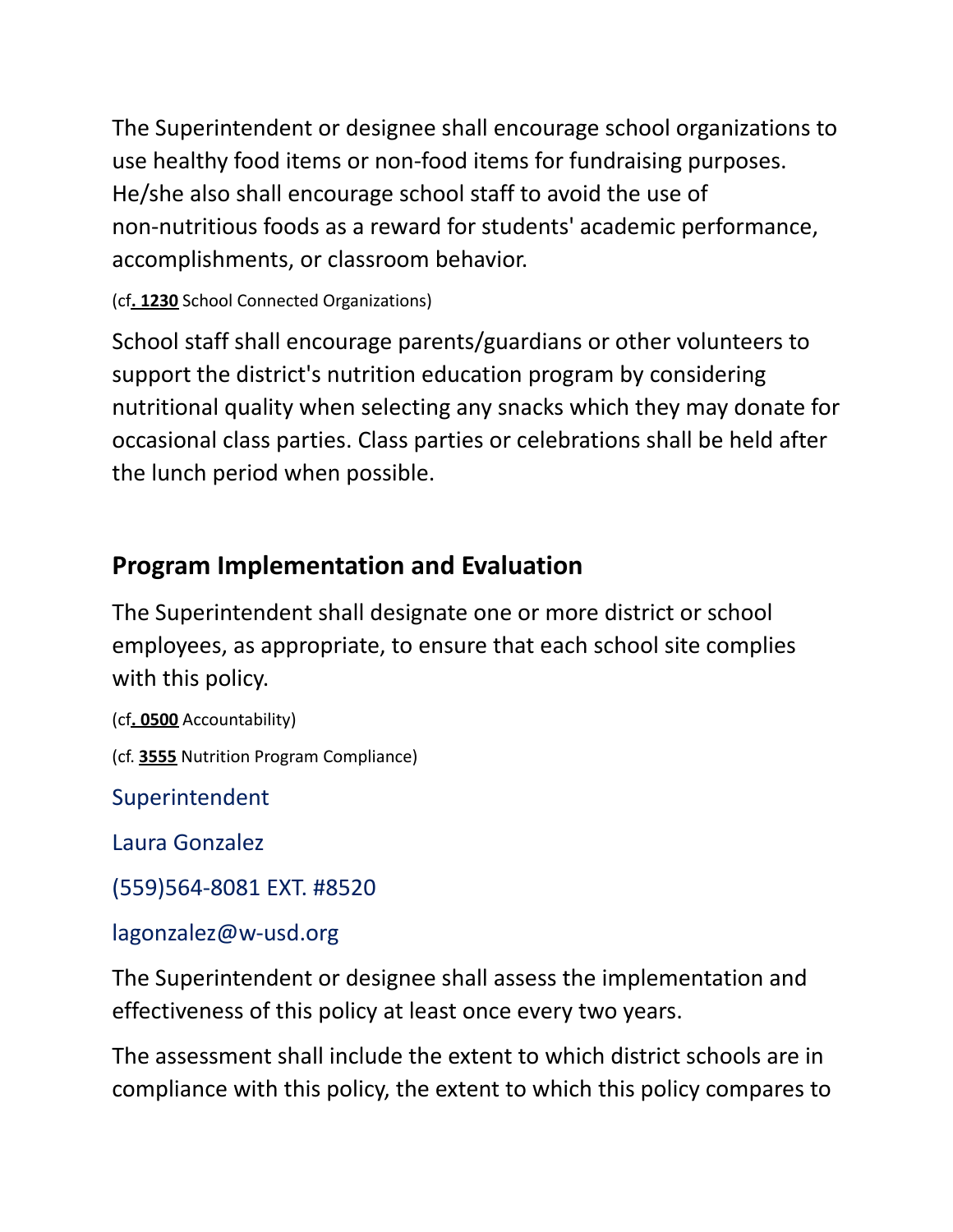model wellness policies available from the U.S. Department of Agriculture, and a description of the progress made in attaining the goals of the wellness policy. (42 USC 1758b)

The Board and the Superintendent or designee shall establish indicators that will be used to measure the implementation and effectiveness of the district activities related to student wellness. Such indicators may include, but are not limited to:

1. Descriptions of the district's nutrition education, physical education, and health education curricula and the extent to which they align with state academic content standards and legal requirements

2. An analysis of the nutritional content of school meals and snacks served in all district programs, based on a sample of menus and production records

3. Student participation rates in all school meal and/or snack programs, including the number of students enrolled in the free and reduced-price meals program compared to the number of students eligible for that program

4. Extent to which foods sold on campus outside the food services program, such as through vending machines, student stores, or fundraisers, comply with nutritional standards

5. Results of the state's physical fitness test at applicable grade levels

6. Number of minutes of physical education offered at each grade span, and the estimated percentage of class time spent in moderate to vigorous physical activity

7. A description of district efforts to provide additional opportunities for physical activity outside of the physical education program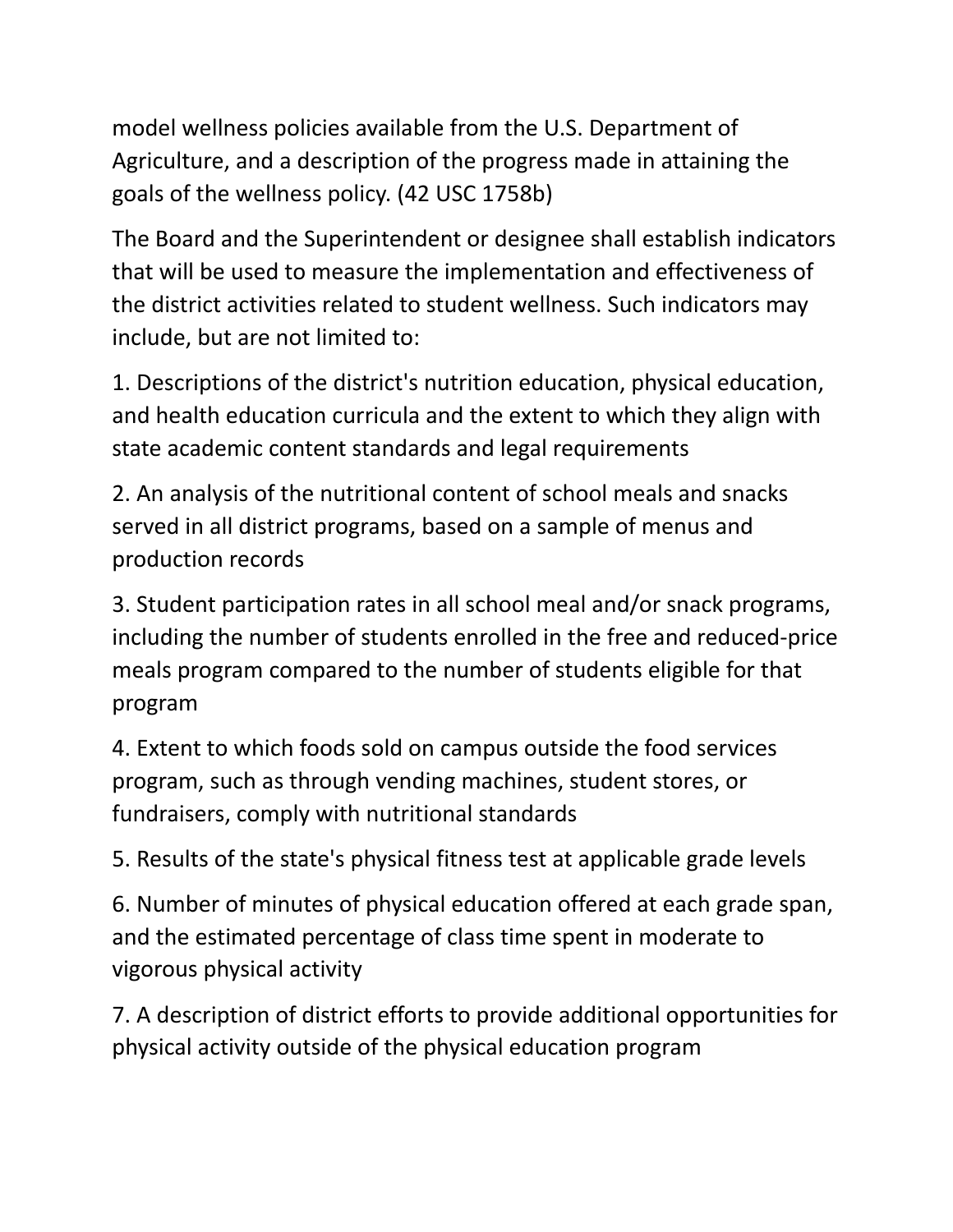8. A description of other districtwide or school-based wellness activities offered, including the number of sites and/or students participating.

The Superintendent or designee shall invite feedback on district and school wellness activities from food service personnel, school administrators, the school health council, parents/guardians, students, teachers, before- and after-school program staff, and/or other appropriate persons.

As feasible, the assessment report may include a comparison of results across multiple years, a comparison of district data with county, statewide, or national data, and/or a comparison of wellness data with other student outcomes such as academic indicators or student discipline rates.

The Superintendent or designee shall inform and update the public, including parents/guardians, students, and others in the community, about the content and implementation of this policy and assessment results. (42 USC 1758b)

In addition, the assessment results shall be submitted to the Board for the purposes of evaluating policy and practice, recognizing accomplishments, and making policy adjustments as needed to focus district resources and efforts on actions that are most likely to make a positive impact on student health and achievement.

### **Posting Requirements**

Each school shall post the district's policies and regulations on nutrition and physical activity in public view within all school cafeterias or in other central eating areas. (Education Code 49432)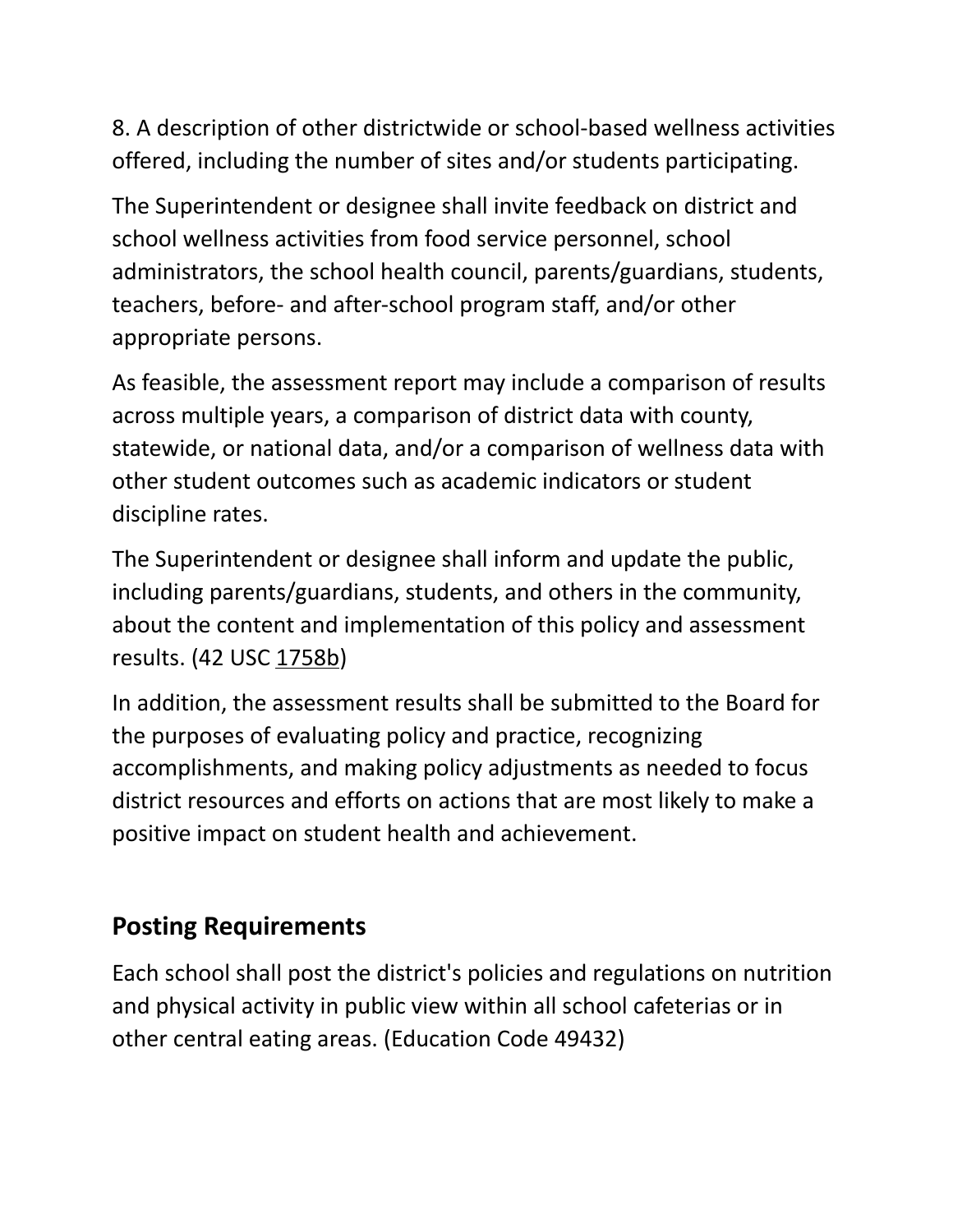Each school shall also post a summary of nutrition and physical activity laws and regulations prepared by the California Department of Education.

Legal Reference:

### **EDUCATION CODES**

ECDUATION CODE

33350-33354 CDE responsibilities re: physical education 49430-49434 Pupil Nutrition, Health, and Achievement Act of 2001 49490-49494 School breakfast and lunch programs 49500-49505 School meals 49510-49520 Nutrition 49530-49536 Child Nutrition Act 49540-49546 Child care food program 49547-49548.3 Comprehensive nutrition services 49550-49561 Meals for needy students 49565-49565.8 California Fresh Start pilot program 49570 National School Lunch Act 51210 Course of study, grades 1-6 51220 Course of study, grades 7-12 51222 Physical education 51223 Physical education, elementary schools 51795-51796.5 School instructional gardens 51880-51921 Comprehensive health education CODE OF REGULATIONS, TITLE 5 15500-15501 Food sales by student organizations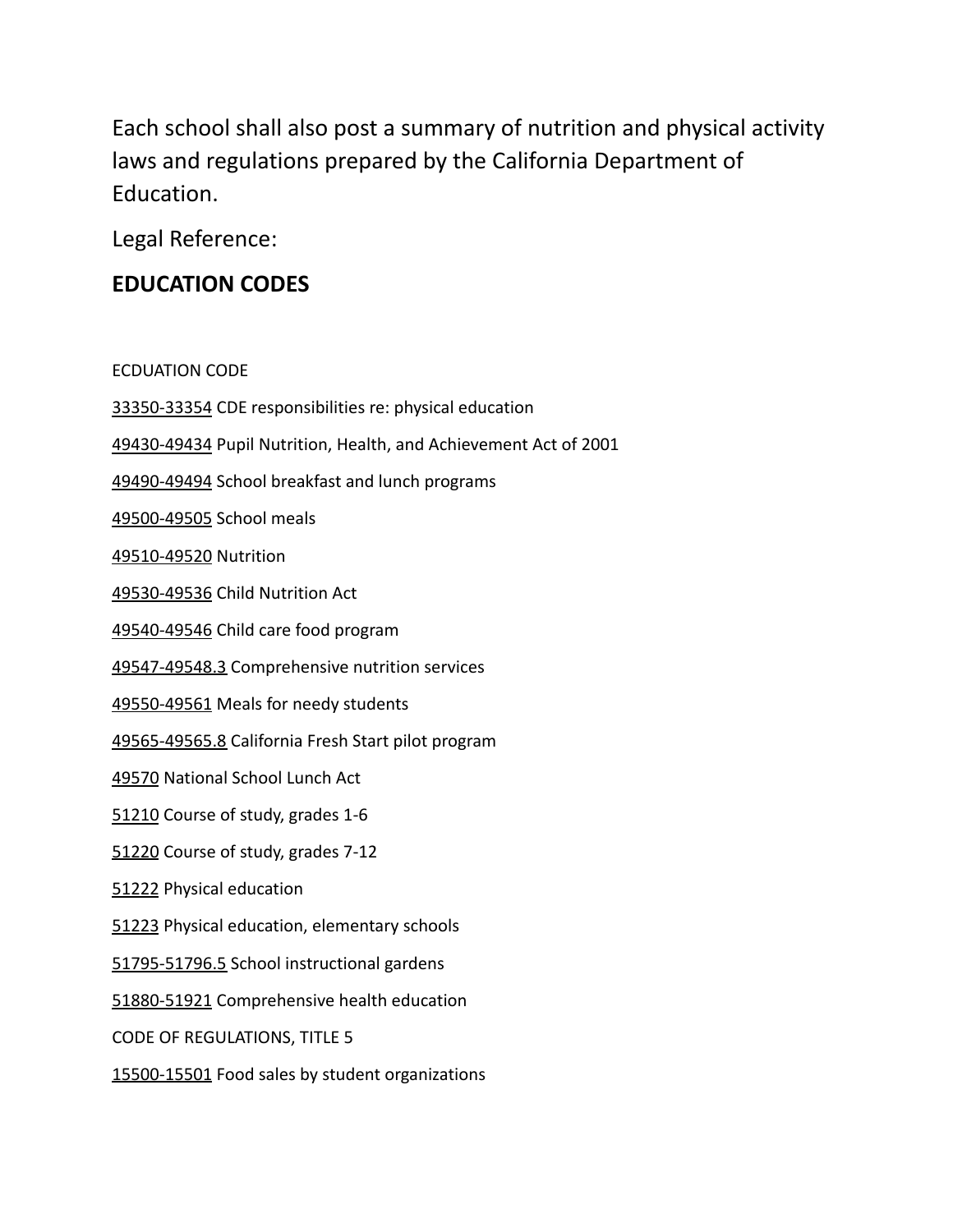15510 Mandatory meals for needy students

15530-15535 Nutrition education

15550-15565 School lunch and breakfast programs

UNITED STATES CODE, TITLE 42

1751-1769 National School Lunch Program, especially:

1758b Local wellness policy

1771-1791 Child Nutrition Act, especially:

1773 School Breakfast Program

1779 Rules and regulations, Child Nutrition Act

CODE OF FEDERAL REGULATIONS, TITLE 7

210.1-210.31 National School Lunch Program

220.1-220.23 National School Breakfast Program

COURT DECISIONS

Frazer v. Dixon Unified School District, (1993) 18 Cal.App.4th 781

Management Resources:

CSBA PUBLICATIONS

Increasing Access to Drinking Water in Schools, Policy Brief, March 2013

Monitoring for Success: A Guide for Assessing and Strengthening Student Wellness Policies, rev. 2012

Nutrition Standards for Schools: Implications for Student Wellness, Policy Brief, rev. April 2012

Student Wellness: A Healthy Food and Physical Activity Policy Resource Guide, rev. 2012

Building Healthy Communities: A School Leader's Guide to Collaboration and Community Engagement, 2009

Safe Routes to School: Program and Policy Strategies for School Districts, Policy Brief, 2009

Physical Education and California Schools, Policy Brief, rev. October 2007

School-Based Marketing of Foods and Beverages: Policy Implications for School Boards, Policy Brief, March 2006

CALIFORNIA DEPARTMENT OF EDUCATION PUBLICATIONS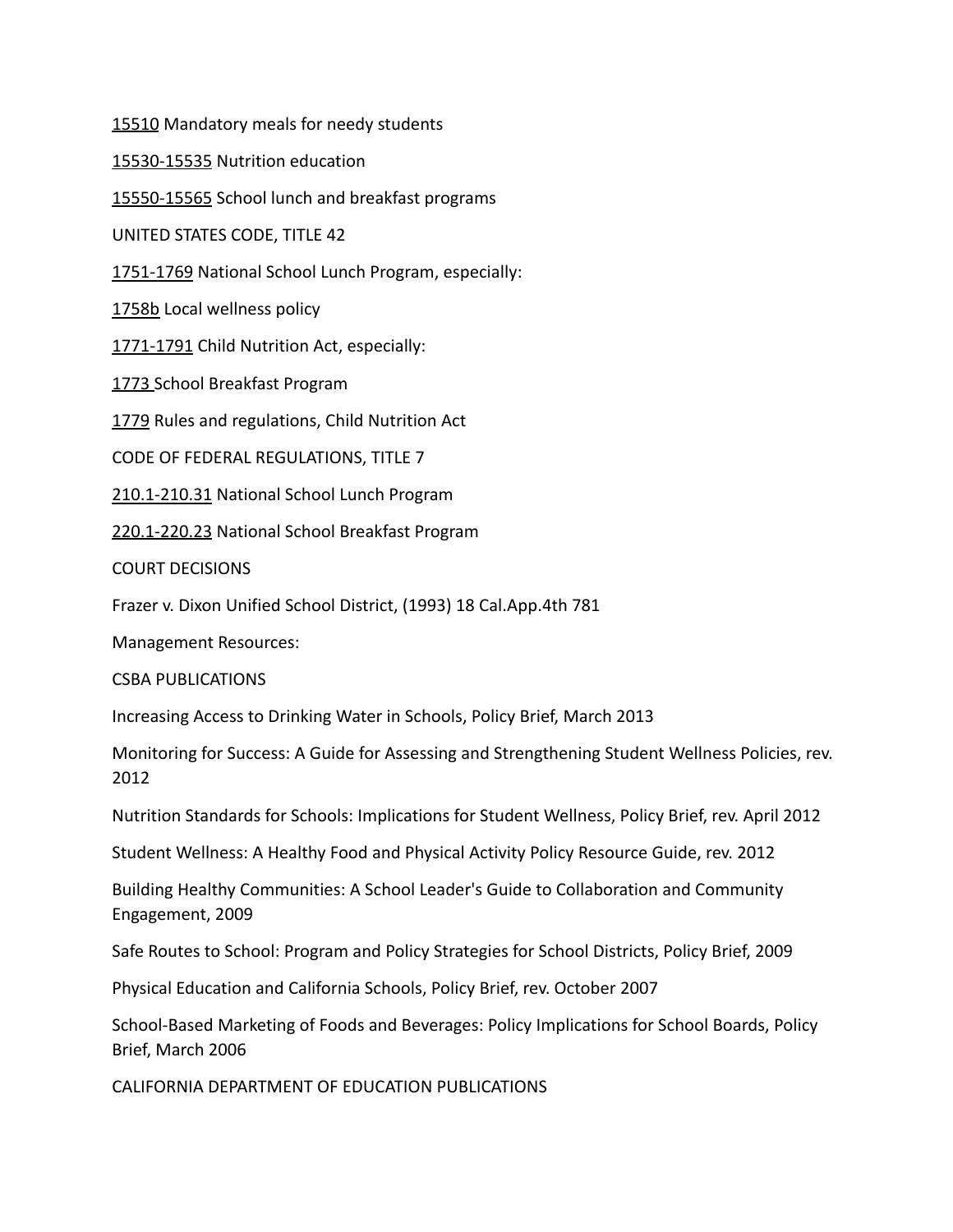Physical Education Framework for California Public Schools, Kindergarten Through Grade Twelve, 2009

Health Framework for California Public Schools, Kindergarten Through Grade Twelve, 2003

CALIFORNIA PROJECT LEAN PUBLICATIONS

Policy in Action: A Guide to Implementing Your Local School Wellness Policy, October 2006

CENTER FOR COLLABORATIVE SOLUTIONS

Changing Lives, Saving Lives: A Step-by-Step Guide to Developing Exemplary Practices in Healthy Eating, Physical Activity and Food Security in Afterschool Programs, March 2010

CENTERS FOR DISEASE CONTROL AND PREVENTION PUBLICATIONS

School Health Index for Physical Activity and Healthy Eating: A Self-Assessment and Planning Guide, 2005

FEDERAL REGISTER

Rules and Regulations, January 26, 2012, Vol. 77, Number 17, pages 4088-4167

NATIONAL ASSOCIATION OF STATE BOARDS OF EDUCATION PUBLICATIONS

Fit, Healthy and Ready to Learn, 2000

U.S. DEPARTMENT OF AGRICULTURE PUBLICATIONS

Dietary Guidelines for Americans, 2005

Changing the Scene, Improving the School Nutrition Environment: A Guide to Local Action, 2000

WEB SITES

CSBA: http://www.csba.org

Action for Healthy Kids: http://www.actionforhealthykids.org

California Department of Education, Nutrition Services Division: http://www.cde.ca.gov/ls/nu

California Department of Public Health: http://www.cdph.ca.gov

California Healthy Kids Resource Center: http://www.californiahealthykids.org

California Project LEAN (Leaders Encouraging Activity and Nutrition): http://www.californiaprojectlean.org

California School Nutrition Association: http://www.calsna.org

Center for Collaborative Solutions: http://www.ccscenter.org